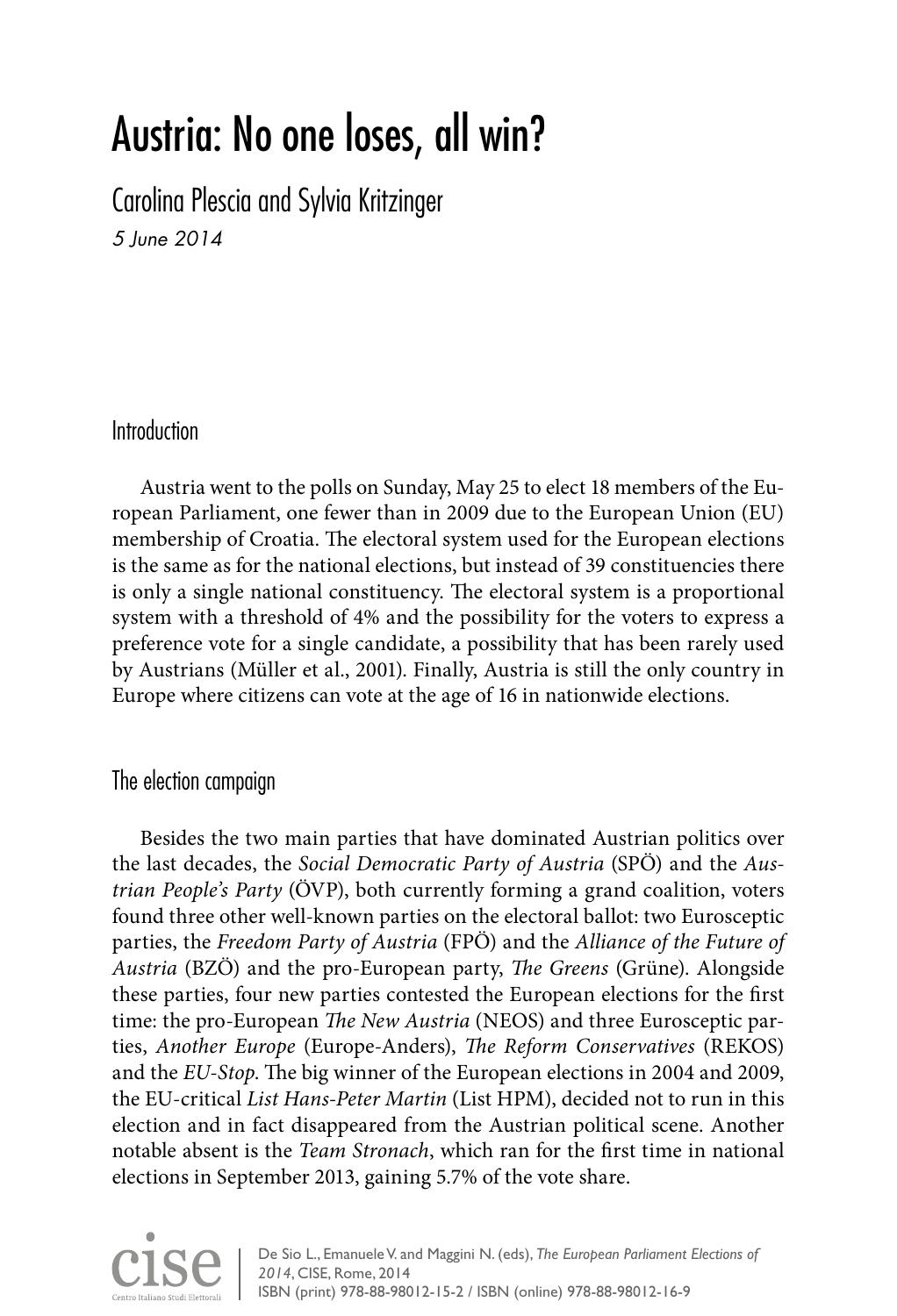While it was quite clear before the election that only the parties currently represented in the Austrian Parliament (SPÖ, ÖVP, FPÖ, Grüne, NEOS) would get enough votes to send their representatives to Strasbourg, a series of political scandals that hit the two government parties, SPÖ and ÖVP, made the election outcome less predictable. Generally speaking, the electoral campaign was characterised by a pervasive sense of disappointment with how the EU has addressed the financial and economic crisis without taking into account the social repercussions of the austerity policies; with the increasing inflation attributed to the euro, the alleged excessive bureaucratisation of the apparatus in Brussels and immigration. The anti-European campaign of the FPÖ focused exactly on this sense of disappointment with the EU. Meanwhile, the other parties focused their campaigns more on policies they will pursue in the European Parliament, if elected.

## The results

Of nearly 6.5 million voters, less than half turned out to vote: approximately 45.4% against 46.0% in 2009; this is a rather low percentage when considering that the turnout in national elections in Austria is generally very high (75% in 2013), although it has been decreasing in recent years.

Preelectoral expectations about the electoral results have been all confirmed: only parties represented today in the Austrian Parliament have managed to overcome the 4% threshold. In addition, the two ruling parties, the SPÖ and ÖVP, were able again to retain the majority of the votes, although narrowly.

The ÖVP defended its electoral record confirming itself as the first party in European elections with 27% of the votes; however, the party loses 3 percentage points and one seat compared with the previous European elections. Despite this small loss, the ÖVP claimed victory, having actually gained 3 percentage points compared with the national elections in September 2013. The SPÖ gained 24.1% of the vote, improving slightly its performance compared with the last European elections when it obtained 23.7% of the votes.

The FPÖ earns many votes compared with what they had in 2009 (19.7% of the vote, + 7 percentage points), doubling its seats (2–4 seats) The FPÖ secured the 19.7% of the votes, 7 percentage points more than the previous European election, doubling its seats (from 2 to 4 seats). Notwithstanding this, the FPÖ failed to match, albeit slightly, the result of the last national elections when this party got 20.5% of the vote share.

The Greens party confirmed itself fourth party in Austria, increasing its vote share by 4.6 percentage points when compared to the previous European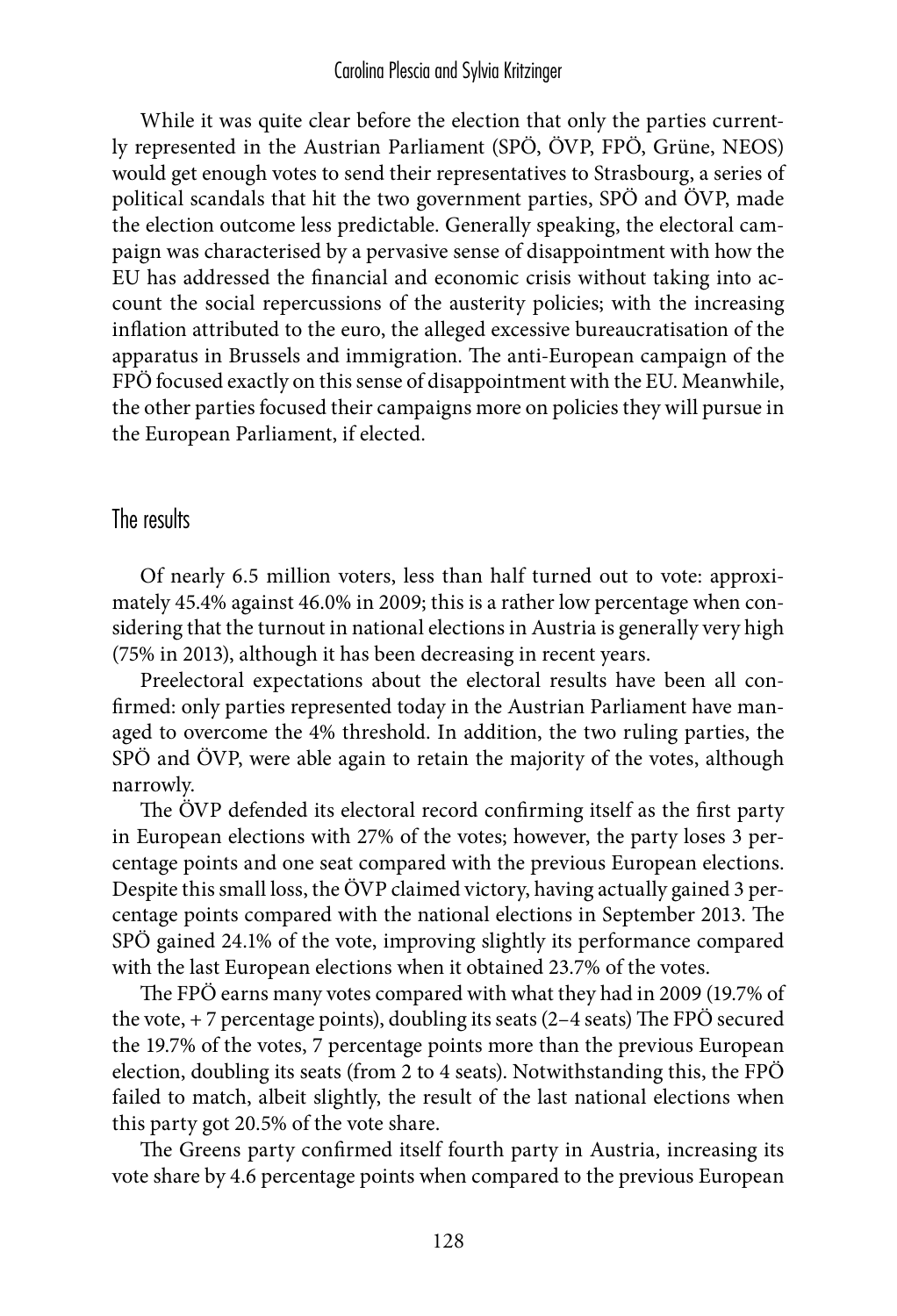| Party                                    | FP<br>Group    | Votes<br>(%) | Seats                  | Votes<br>(change<br>from<br>2009) | Seats<br>(change<br>from<br>2009) |
|------------------------------------------|----------------|--------------|------------------------|-----------------------------------|-----------------------------------|
| Austrian People's Party (OVP)            | <b>EPP</b>     | 27.0         | 5                      | $-3.0$                            | $-1$                              |
| Social Democratic Party of Austria (SPÖ) | S&D            | 24.1         | 5                      | $+0.4$                            | $+0$                              |
| Freedom Party of Austria (FPO)           | N <sub>1</sub> | 19.7         | $\boldsymbol{\Lambda}$ | $+70$                             | $+2$                              |
| The Greens (Grüne)                       | G-EFA          | 14.5         | 3                      | $+4.6$                            | $+1$                              |
| Alliance of the Future of Austria (BZO)  | N <sub>l</sub> | 0.5          | $\Omega$               | $-4.1$                            | $-1$                              |
| The New Austria (NEOS)                   | <b>ALDE</b>    | 8.1          | $\mathbf{1}$           |                                   |                                   |
| The Reform Conservatives (REKOS)         | N <sub>1</sub> | 12           | $\Omega$               |                                   |                                   |
| Another Europe (ANDERS)                  | N <sub>l</sub> | 2.1          | $\Omega$               |                                   |                                   |
| <b>EU-STOP</b>                           |                | 2.8          | $\Omega$               |                                   |                                   |
| Others                                   |                | 0.0          | $\Omega$               |                                   |                                   |
| Total                                    |                | 100          | 18                     |                                   |                                   |
| Turnout (%)                              |                | 45.4         |                        | $-0.6$                            |                                   |
| Legal threshold for obtaining MEPs (%)   |                | 4%           |                        |                                   |                                   |

Table 1. Results of the 2014 European elections – Austria

Source: http://www.bmi.gv.at/cms/BMI\_wahlen/europawahl/2014/Wahlkarten.asx EP group abbreviations: EPP, European People's Party; S&D, Progressive Alliance of Socialists and Democrats; ALDE, Alliance of Liberals and Democrats for Europe; G-EFA, The Greens– European Free Alliance; ECR, European Conservatives and Reformists; GUE-NGL, European United Left–Nordic Green Left; EFD, Europe of Freedom and Democracy; NI, Non-Inscrits.

elections. The very good performance of the Greens is surprising in light of the fact that pre-election polls gave the Greens only a tiny advantage over the NEOS. Instead, the Greens surpass the NEOS by 6 percentage points. Meanwhile, the NEOS party, which has contested the European elections for the first time, obtained a remarkable 8% of the vote and an important seat in the European Parliament. This result helps the NEOS to establish itself as a strong and viable party.

No other party was able to obtain seats. It should be noted in this regard that the BZÖ is almost disappearing from the Austrian political scene; the party lost 3 percentage points when compared with the last national election and 4.1 percentage points since the last European elections in 2009. The replacement of the well-known leading candidate—the daughter of the famous Jörg Haider, Ulrike Haider-Quercia—with a little-known candidate during the election campaign certainly did not help the BZÖ. Also, the other Eurosceptic parties were not able to pass the 4% electoral threshold. Despite this,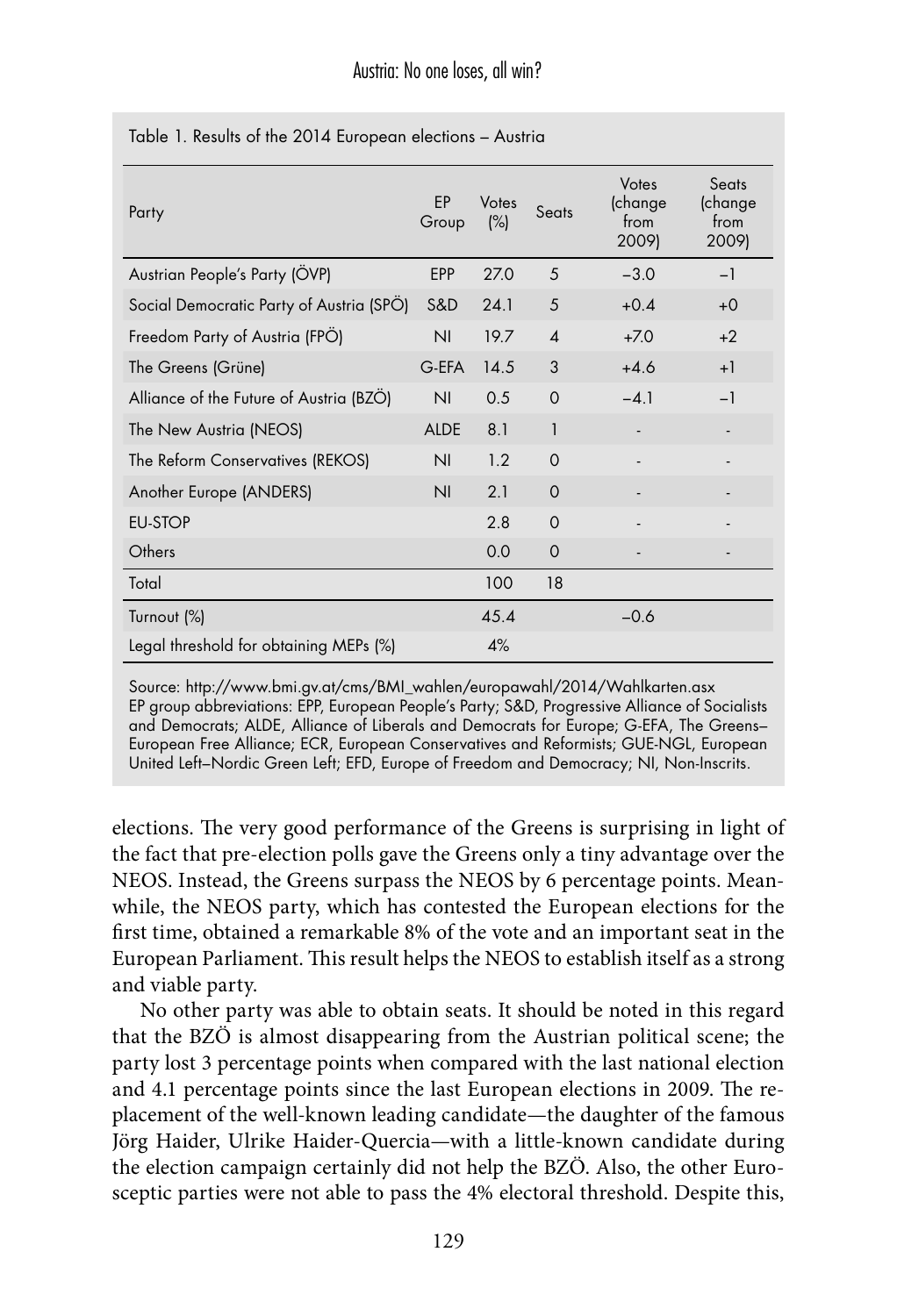the performance of the EU-Stop party deserves to be mentioned: the party, in fact, obtained a significant 2.8% of the vote share. It called for a referendum to leave the EU, a return to the Austrian former currency, the Schilling, and the introduction of a Swiss-style direct democracy.

### Discussion of the results

Two considerations deserve attention. First, the pro-European parties have won the 2014 European elections in Austria. These parties have in fact obtained almost 75% of the total vote share. Second, despite the fact that all parties consider themselves winners of these European elections, their performances appear less impressive if one takes into account that 18% of the votes of the List HPM were 'freely available' on the electoral market.

The two mainstream parties were able to stop, to a certain extent, the electoral losses they continuously experienced over the last years. However, the result of the SPÖ hides that the party leaders have chosen the wrong leading candidate: Eugen Freund is a famous TV journalist but with no experience in politics and, moreover, not a party member of the SPÖ. This choice had repercussions on the electoral campaign at the local level with party members not canvassing as strongly as necessary for their party. The party leadership was also more concerned with national issues, such as the budget for the next two years, rather than the electoral campaign. Concerning the ÖVP, its leading candidate, Otmar Karas, was probably the reason why the party did not lose more votes and remained the strongest party in the European elections. Karas' long experience and competence at the EU level surely paid off at the polls, with the national party contributing very little to his success.

The Eurosceptic party FPÖ rightly claims victory, but its alleged success is below expectations if one considers that some pre-election polls predicted that the FPÖ would become the first party in Austria, surpassing both the SPÖ and the ÖVP, a result that however, it failed to achieve. In addition, considering that the EU-critical list HPM did not run for the 2014 elections, the success of the FPÖ is even much less obvious. It appears as if the FPÖ failed to mobilise Eurosceptical voters in general and the Euro-critical list HPM voters in particular.

Thus, in the end, only the success of the Greens and NEOS can be labelled as clear electoral victories: these two parties were particularly successful amongst the young, urban and well-educated voters with a strong pro-European attitude. These two parties focused their electoral campaign on European issues that appear to be increasingly important to Austrian citizens, at least to those who turned out to vote.